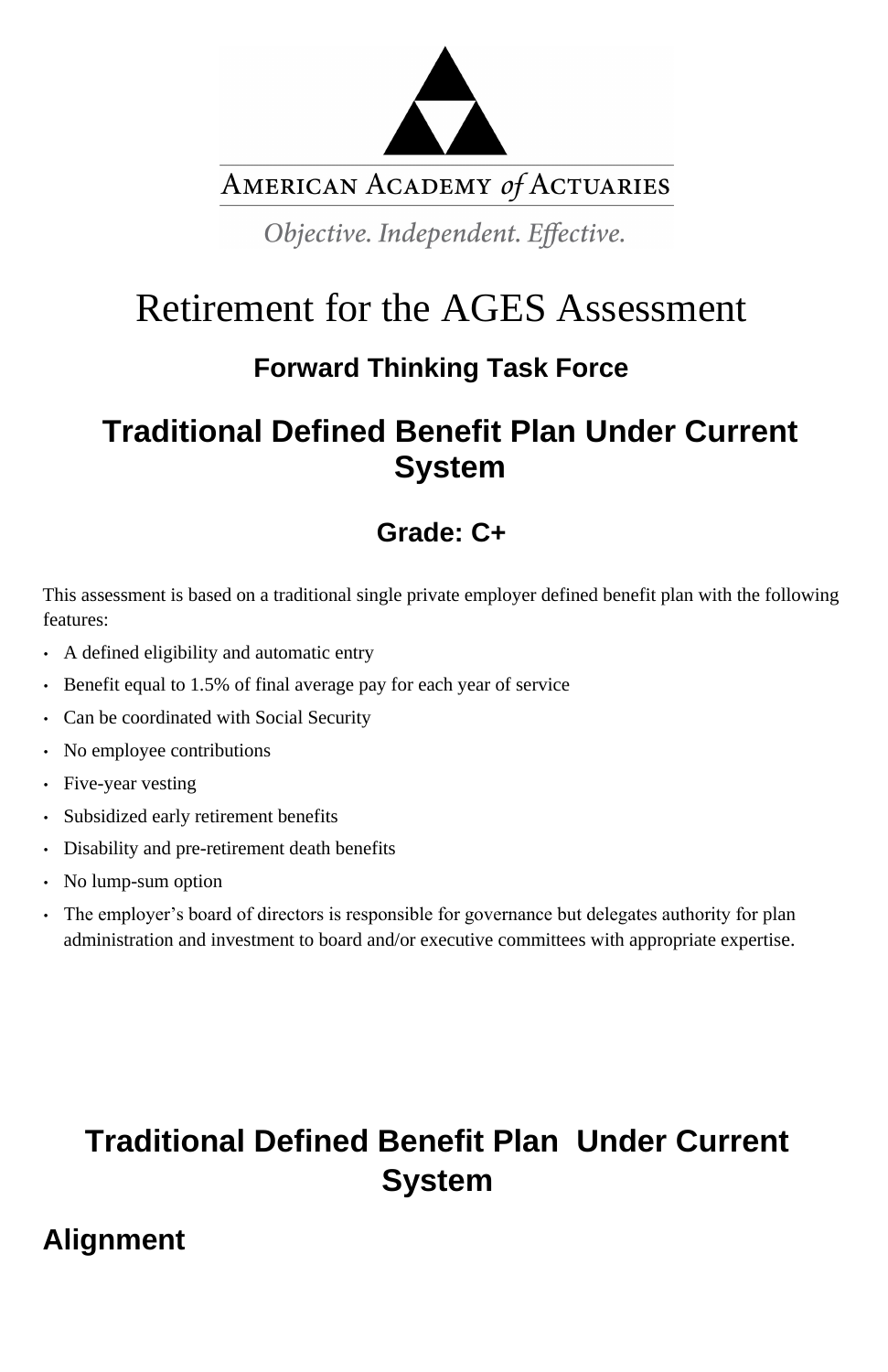**—————————————————————————————**

#### **Description**

- Aligns each stakeholder's role with their skills.
- Redefines employer's role by placing responsibility for important roles with those appropriate entities.

- Helps individuals by structuring their choices to be well-defined and enhance good decision-making.
- Develops systemic ways to enhance financial security through appropriate levels of laws and regulations.

## **Application of Principles**

- + Employees earn benefits for retirement without any action on their part.
- + Benefits are paid as lifetime income.
- + Employer can use plan as workforce-management tool.

+ Federal law provides safeguards to protect the security of plan beneficiaries (e.g., Pension Benefit Guaranty Corporation guarantees).

- Increases in complexity for plan administration and regulation can be a distraction from employer's core business.

\* The plan is managed by the employer, and relevant expertise may or may not be available.

#### **Legend**

(+) feature meets principles

(-) feature does not meet principles

(\*) feature where there is not enough information to determine impact or actual impact may depend on stakeholder actions

# **Traditional Defined Benefit Plan Under Current System**

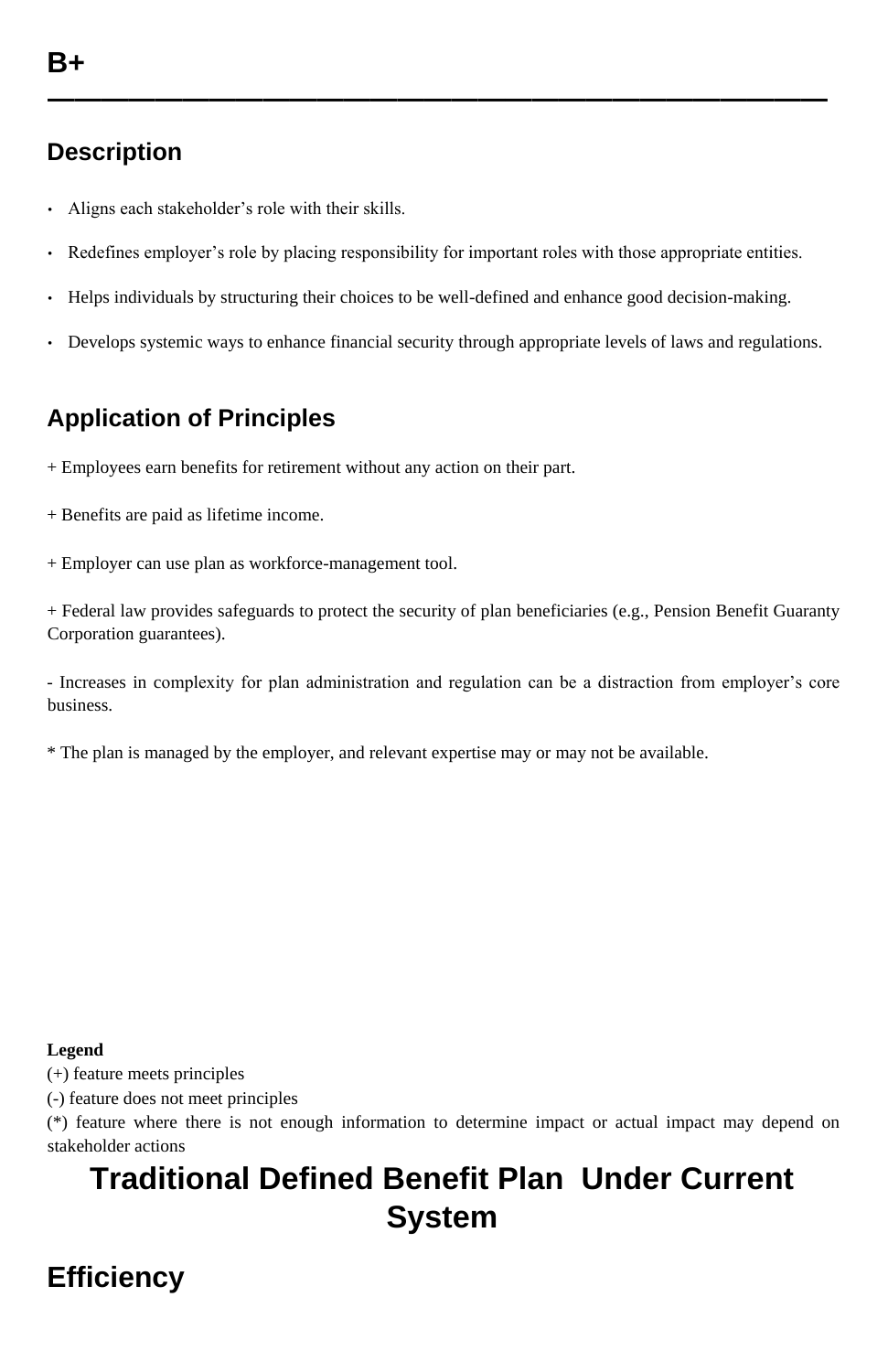**A- ——————————————————————————**

**—**

#### **Description**

- Allows smaller plans to group together, with standard and transparent fees to lower plan costs.
- Provides consistent opportunities to accumulate assets during working lifetime to enhance participation and coverage.
- Minimizes leakage for non-retirement benefits during accumulation and payout phases.
- Encourages pooling and effective risk sharing so funds can provide lifetime income.
- Incents narrowing the variability of benefits by fostering risk hedging and allowing for pricing benefits and guarantees.

#### **Application of Principles**

- + The pooling of the longevity risk is provided by the employer.
- + Limited opportunities for leakage with annuity option.
- + Benefits and guarantees can be priced.
- + Professional or institutional management provides more efficient asset management at a lower cost.
- Limited ability for smaller plans to group together and pool risks.

#### **Legend**

(+) feature meets principles

(-) feature does not meet principles

(\*) feature where there is not enough information to determine impact or actual impact may depend on stakeholder actions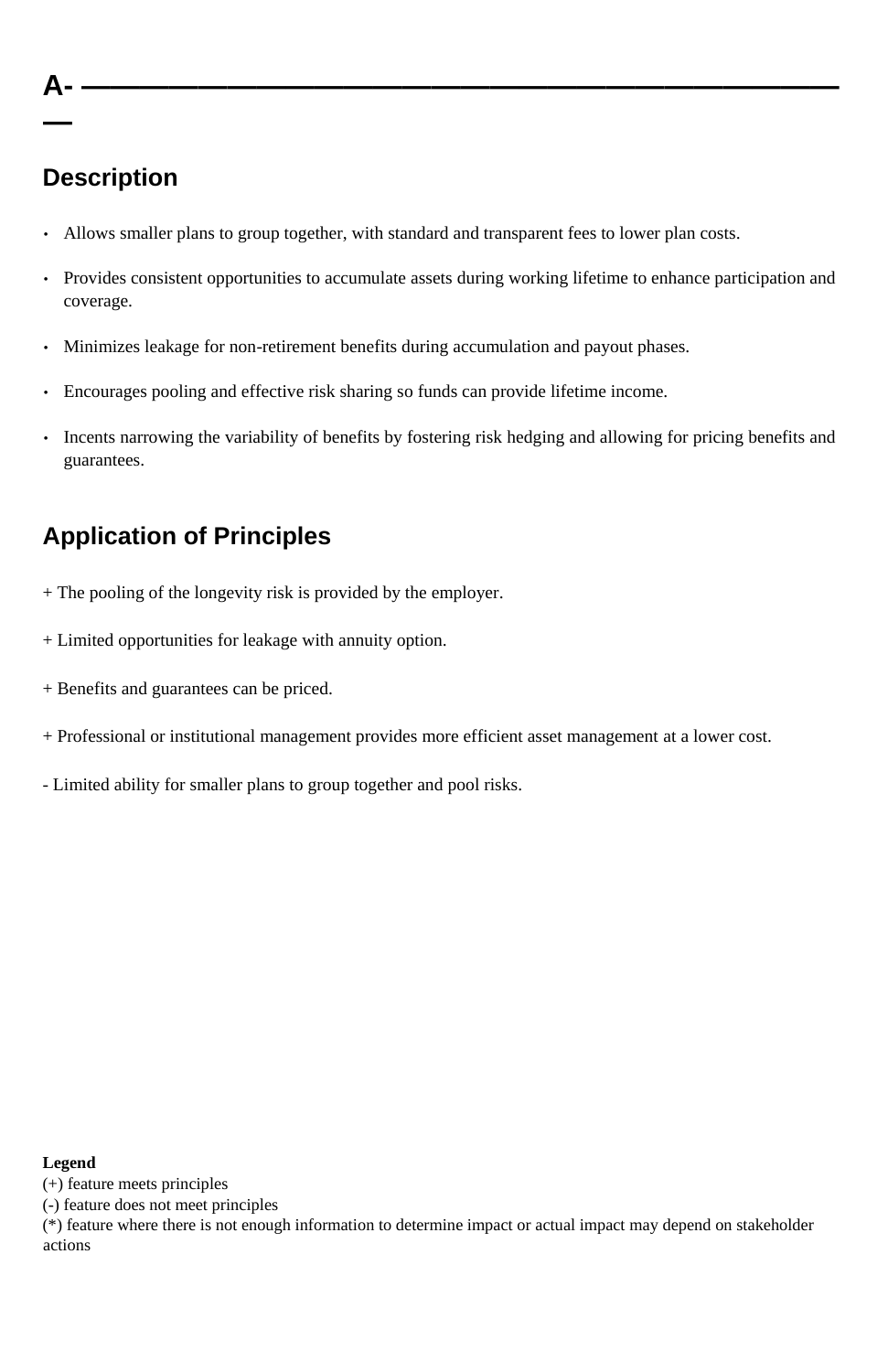# **Traditional Defined Benefit Plan Under Current System**

## **Governance**

**C-**

**———————————————————————————**

## **Description**

- Clearly defines roles and responsibilities, and acts in accordance with them.
- Reduces real and potential conflicts of interest.
- Recognizes and manages competing needs.
- Staffs boards with financial and other professionals who possess relevant expertise.

### **Application of Principles**

+ Employee Retirement Income Security Act (ERISA) provides certain safeguards to participants.

+ ERISA specifies the roles and responsibilities of the governing bodies of the plan, including one that requires fiduciaries must act in the best interests of the plan participants.

- The needs of employers are managed; however, employers have a potential conflict of interest between their role as settlor vs. fiduciary.
- Employers can be deterred by what they perceive as excessive rules and regulations.
- Employees and retirees are generally not directly represented on governing boards.
- \* Employer has fiduciary responsibility for the plan, including selecting plan features and plan investments, maintaining qualified plan status, etc. and making decisions on their part that may negatively impact participants.

\* Availability of PBGC protection could create a moral hazard for the employer.

#### **Legend**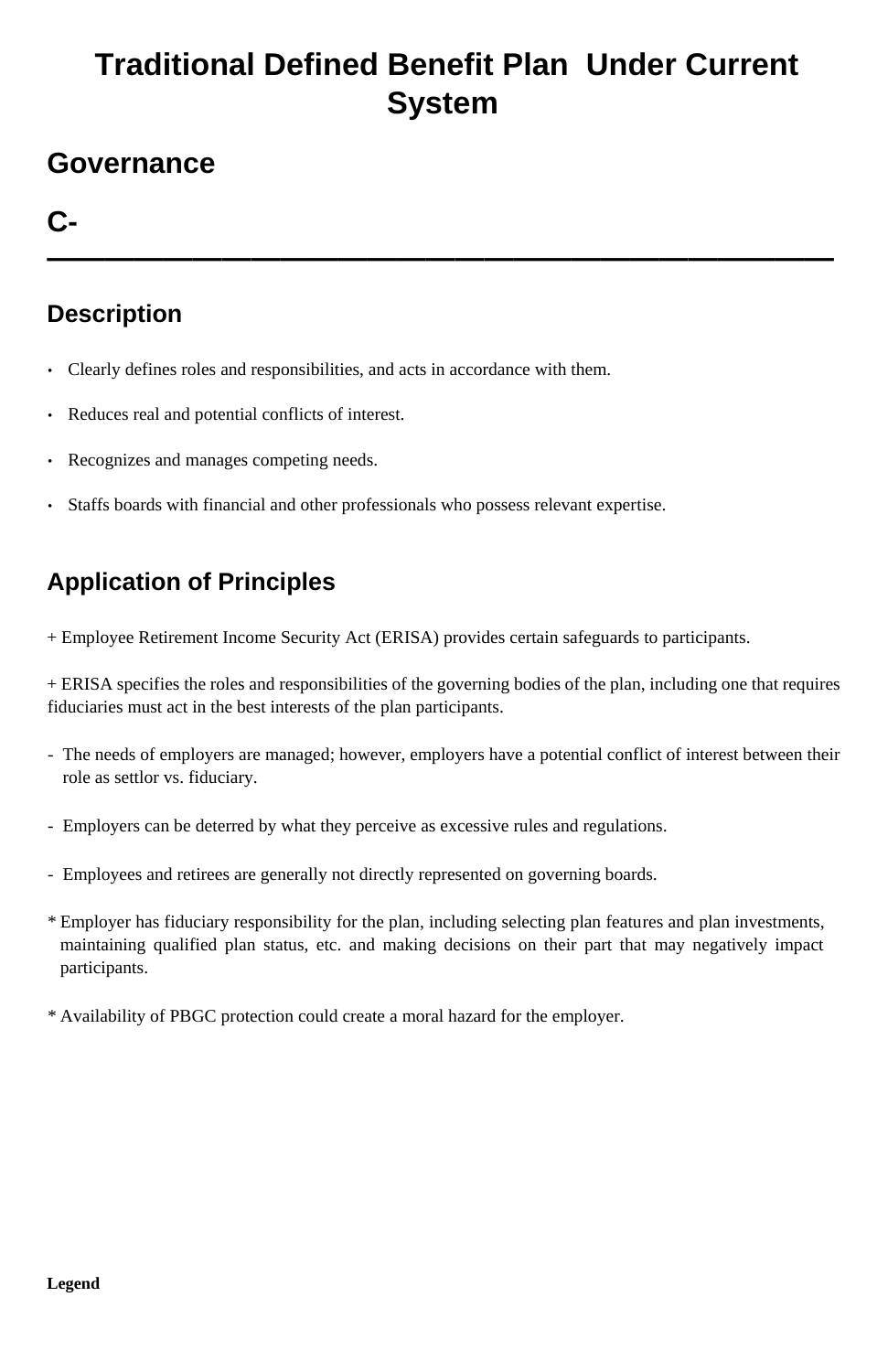(+) feature meets principles

(-) feature does not meet principles

(\*) feature where there is not enough information to determine impact or actual impact may depend on stakeholder actions

# **Traditional Defined Benefit Plan Under Current System**

# **Sustainability**

#### **D-**

**—————————————————————————**

### **Description**

- Promotes intergenerational equity.
- Allocates cost properly among stakeholders.
- Withstands market shocks.
- Maintains balance between sustainability and adequacy.

### **Application of Principles**

- + Risks are shared by employer and PBGC.
- Costs are borne solely by employer.
- Funding rules may have historically encouraged poor funding practices by employers by forcing funding when it was least affordable and making it difficult to respond to market shocks.
- Maturing plans present increasing risks to plan sponsors.
- Size of plans is large relative to some plan sponsors.
- Limited flexibility/mechanisms to deal with market shocks (e.g., cannot reduce accrued benefits).

- The trend toward employers closing, freezing, and/or terminating defined-benefit pension plans in recent years demonstrates a lack of sustainability in the current DB system for at least some employers.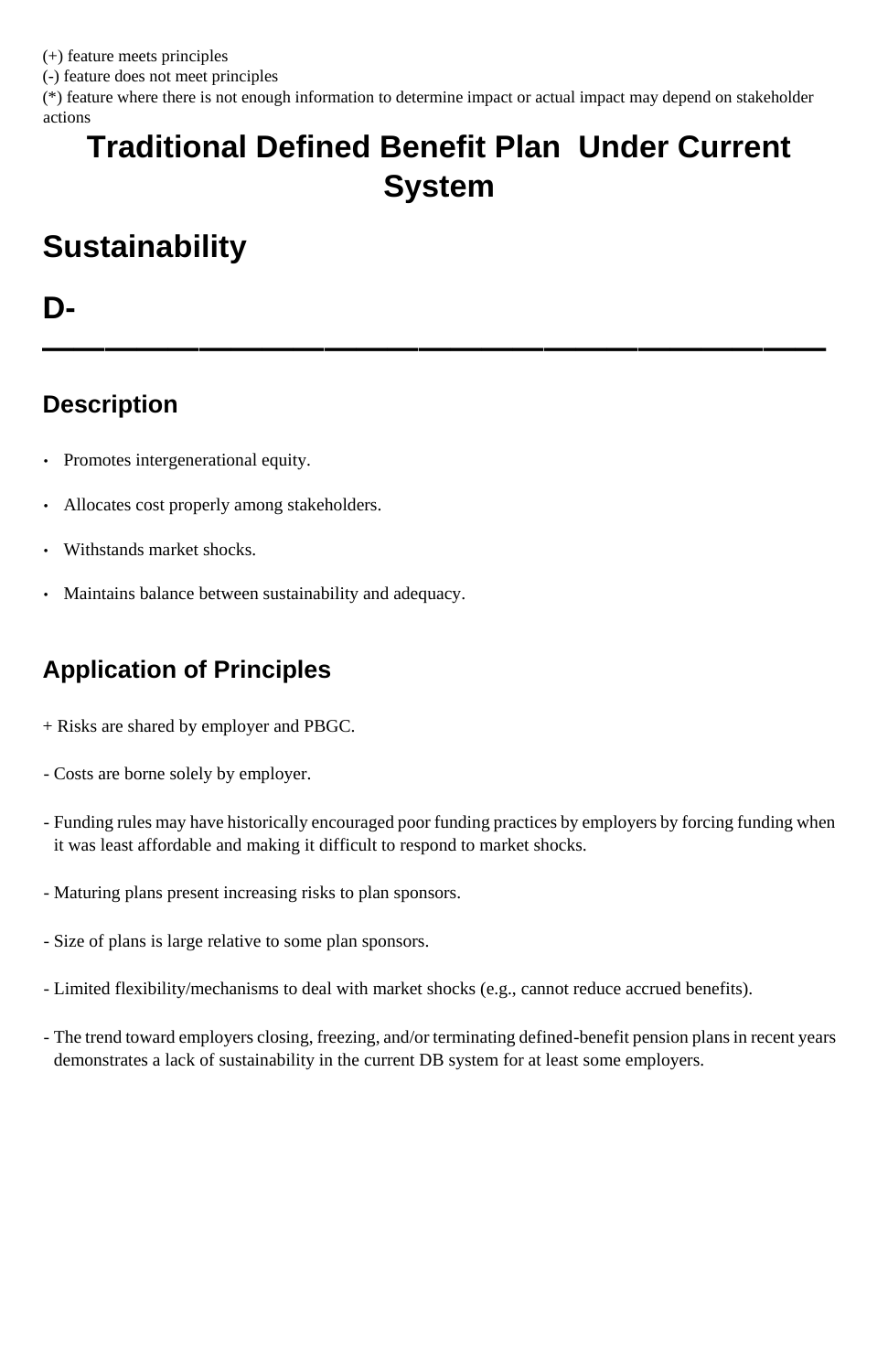#### **Legend**

(+) feature meets principles

(-) feature does not meet principles

(\*) feature where there is not enough information to determine impact or actual impact may depend on stakeholder actions